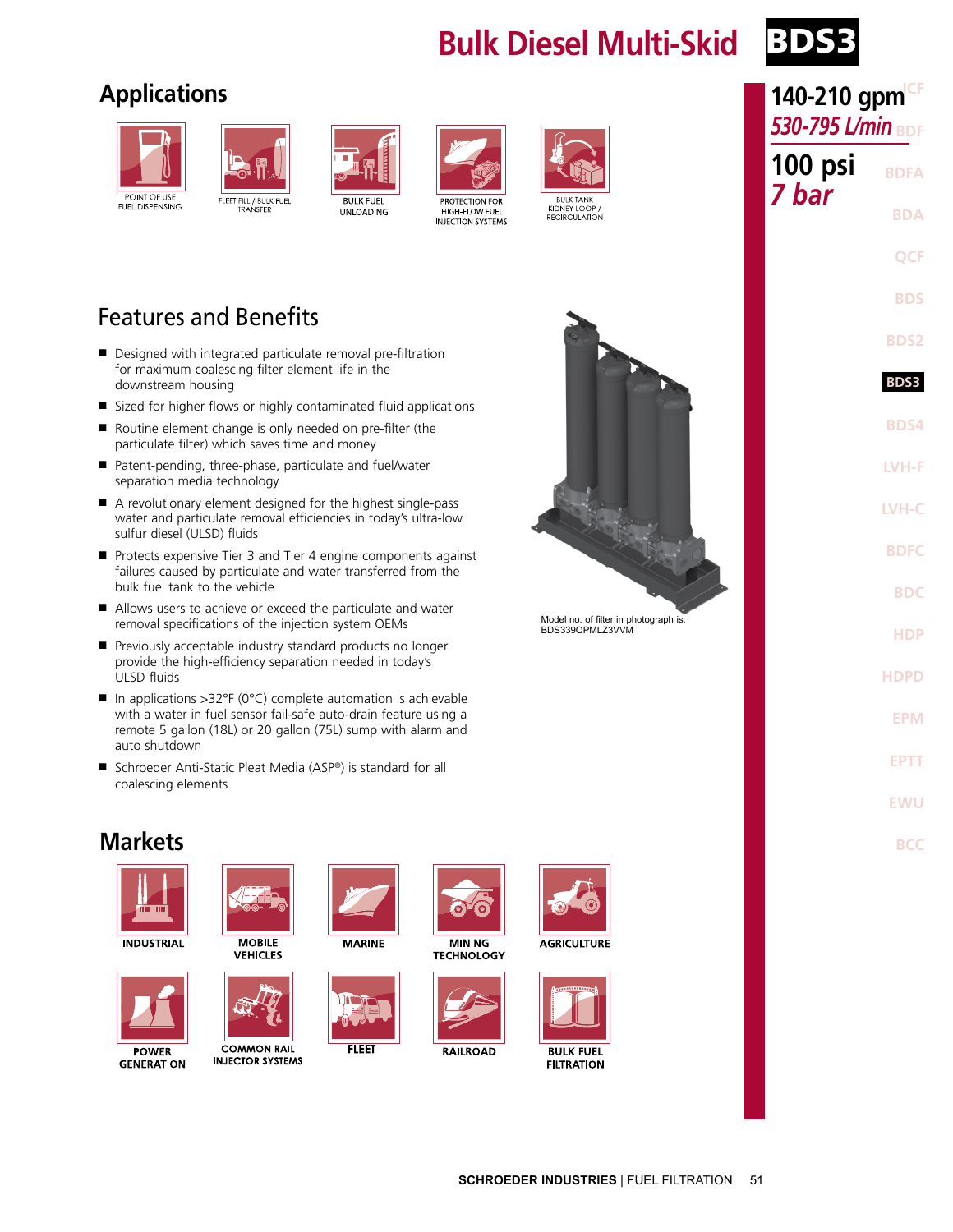

## BDS3 **Bulk Diesel Multi-Skid**

#### **Filter Housing Specifications**

|                                                    | Flow Rating: Up to 140 gpm to 210 gpm (530 to 795 L/min) for ULSD15                |                                                                                    |  |  |
|----------------------------------------------------|------------------------------------------------------------------------------------|------------------------------------------------------------------------------------|--|--|
| Inlet/Outlet Connection: -32 (ORB) SAE J1926       |                                                                                    |                                                                                    |  |  |
| Drain Connection Upper: 1/4" NPT Ball Valve        |                                                                                    |                                                                                    |  |  |
| <b>Drain Connection Lower: 1/4" NPT Ball Valve</b> |                                                                                    |                                                                                    |  |  |
| Max. Operating Pressure: 100 psi (7 bar)           |                                                                                    |                                                                                    |  |  |
|                                                    | Min. Yield Pressure: 400 psi (27.6 bar) without sight gauge                        |                                                                                    |  |  |
|                                                    | Contact factory for yield pressure rating with sight gauge                         |                                                                                    |  |  |
| Rated Fatique Pressure: Contact Factory            |                                                                                    |                                                                                    |  |  |
| Temperature range:                                 | -20°F to 165°F (-29°C to 74°C) sump heater option                                  |                                                                                    |  |  |
|                                                    | 32°F to 165°F (0°C to 74°C) standard or AWD option                                 |                                                                                    |  |  |
| <b>Bypass Indication:</b>                          | Particulate Filter                                                                 | <b>Coalescing Filter</b>                                                           |  |  |
| (Lower indication options available)               | Particulate: 15 psi (1.03 bar)                                                     | Coalescing: 25 psi (1.7 bar)                                                       |  |  |
| <b>Bypass Valve Cracking:</b>                      | Particulate Filter                                                                 | Coalescing Filter                                                                  |  |  |
|                                                    | Particulate: 20 psi (1.37 bar)                                                     | Coalescing: 30 psi (2 bar)                                                         |  |  |
| <b>Materials of Construction:</b>                  | Particulate Filter                                                                 | <b>Coalescing Filter</b>                                                           |  |  |
|                                                    | Porting Base: Anodized Aluminum                                                    | Porting Base: Anodized Aluminum                                                    |  |  |
|                                                    | Element Bowl: Epoxy Paint w/<br>High-phos Electroless Nickel Plating<br>(Standard) | Element Bowl: Epoxy Paint w/<br>High-phos Electroless Nickel Plating<br>(Standard) |  |  |
|                                                    | Cap: Plated Steel                                                                  | Cap: Plated Steel                                                                  |  |  |
| Weight:                                            | 596 Lbs. (270 kg)                                                                  |                                                                                    |  |  |
| <b>Element Change Clearance:</b> 33.8" (858 mm)    |                                                                                    |                                                                                    |  |  |

#### NOTES:

Elements are sold with the housing



Metric dimensions in ( ).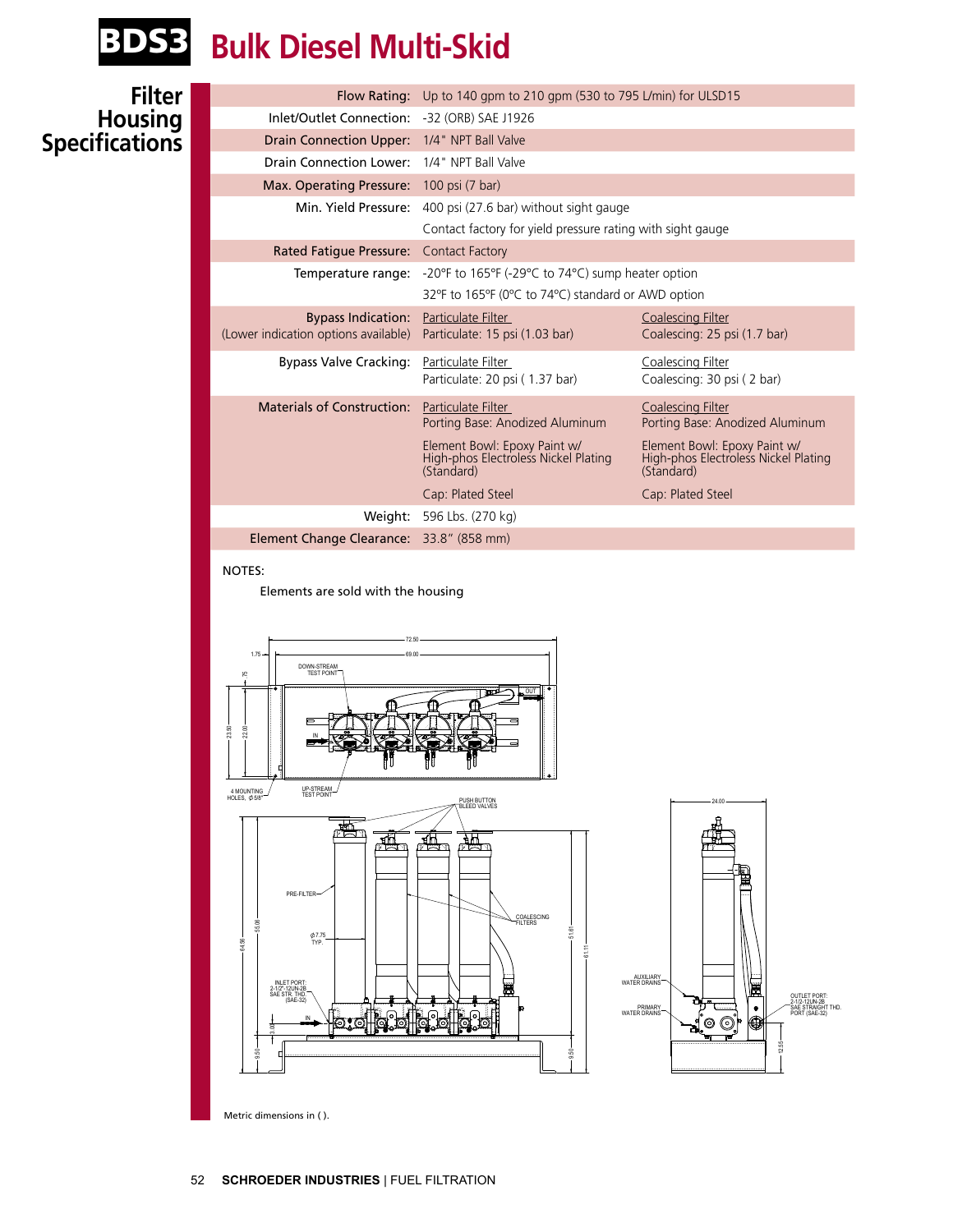# **Bulk Diesel Multi-Skid** BDSB

|                                                                                                                                                                            | Filtration Ratio per ISO 16889<br>Using APC calibrated per ISO 11171 |                               |                                                                                    | <b>ICF</b><br><b>Element</b>                                |  |
|----------------------------------------------------------------------------------------------------------------------------------------------------------------------------|----------------------------------------------------------------------|-------------------------------|------------------------------------------------------------------------------------|-------------------------------------------------------------|--|
| <b>Particulate Elements</b>                                                                                                                                                | DHC                                                                  | $\beta_{y}$ (c) $\geq$ 200    | $\beta_{y}$ (c) $\geq 1000$                                                        | <b>Particulate</b>                                          |  |
| 39QPMLZ1V                                                                                                                                                                  | 1485 grams                                                           | $<$ 4.0                       | 4.2                                                                                | <b>Performance</b> <sup>BDF</sup>                           |  |
| 39QPMLZ3V                                                                                                                                                                  | 1525 grams                                                           | < 4.0                         | 4.8                                                                                | <b>Information</b>                                          |  |
| <b>Coalescing Element</b>                                                                                                                                                  |                                                                      |                               | Pressure Side Coalescing                                                           | <b>Element</b><br><b>BDA</b>                                |  |
|                                                                                                                                                                            |                                                                      | Max Flow                      | Single Pass Water Removal Efficiency                                               | <b>Coalescing</b>                                           |  |
| C396Z5V                                                                                                                                                                    |                                                                      | 70 gpm                        | $\geq 99.5\%$                                                                      | <b>Performance</b><br><b>QCF</b>                            |  |
| <b>Information</b><br>Note:<br>Based on ULSD15 with 27 Dynes/cm surface tension and 0.25% (2500 ppm) water injection<br><b>Elements Sold</b><br><b>BDS</b>                 |                                                                      |                               |                                                                                    |                                                             |  |
| with Housing<br><b>Particulate Element</b><br>Flow Direction: Outside In<br>6.0" (150 mm) O.D. x 37.80" (960 mm) long<br>Element Nominal Dimensions:<br><b>Highlighted</b> |                                                                      |                               |                                                                                    |                                                             |  |
| <b>Coalescing Element</b><br>Flow Direction: Inside Out<br>Element Nominal Dimensions: 6.4" (163 mm) O.D. x 39.4" (1001 mm) long                                           |                                                                      |                               |                                                                                    | product eligible for<br><b>QuickDelivery</b><br><b>BDS3</b> |  |
|                                                                                                                                                                            |                                                                      |                               |                                                                                    | <b>BDS4</b>                                                 |  |
| $\Delta P_{\text{housing}}$                                                                                                                                                |                                                                      | $\Delta P_{\textrm{element}}$ |                                                                                    | LVH-F<br><b>Pressure</b>                                    |  |
| BDS $\Delta P_{\text{housing}}$ for fluids with sp gr= 0.86                                                                                                                |                                                                      |                               | $\Delta P_{\text{element}}$ = flow x element $\Delta P$ factor x viscosity factor  | <b>Drop</b><br>$IVH-C$                                      |  |
| Note: Contact Factory for deltaP housing data                                                                                                                              |                                                                      |                               | El. ΔP factors @ 37 SUS (3 cSt).                                                   | <b>Information</b>                                          |  |
|                                                                                                                                                                            |                                                                      | $C396Z5V = .17$               |                                                                                    | <b>Based on</b><br><b>BDFC</b><br><b>Flow Rate</b>          |  |
|                                                                                                                                                                            |                                                                      | $39Q$ PMLZ1V = .01            |                                                                                    | and                                                         |  |
|                                                                                                                                                                            |                                                                      | $39Q$ PMLZ $3V = .01$         |                                                                                    | <b>BDC</b><br><b>Viscosity</b>                              |  |
|                                                                                                                                                                            |                                                                      |                               | If working in units of bars & L/min, divide above factor by 54.9.                  | <b>HDP</b>                                                  |  |
| Viscosity factor: Divide viscosity by 37 SUS (3 cSt).                                                                                                                      |                                                                      |                               |                                                                                    |                                                             |  |
|                                                                                                                                                                            |                                                                      |                               |                                                                                    | <b>HDPD</b>                                                 |  |
|                                                                                                                                                                            |                                                                      |                               |                                                                                    | <b>EPM</b>                                                  |  |
|                                                                                                                                                                            |                                                                      |                               |                                                                                    | <b>EPTI</b>                                                 |  |
| <b>Notes</b>                                                                                                                                                               |                                                                      |                               | $\Delta P_{\text{filter}} = \Delta P_{\text{housing}} + \Delta P_{\text{element}}$ | <b>EWU</b>                                                  |  |
|                                                                                                                                                                            |                                                                      | BDS239QPMLZ3VVM<br>Solution:  | <b>Exercise:</b> Determine $\Delta P$ at 70 gpm (265 L/min) for                    | <b>BCC</b>                                                  |  |
|                                                                                                                                                                            |                                                                      |                               | $\Delta P_{\text{housing}} = 3.0 \text{ psi} = [0.21 \text{ bar}]$                 |                                                             |  |
|                                                                                                                                                                            |                                                                      |                               | $\Delta P_{\text{element (390PML)}} = 70 \times 0.01 = 0.7 \text{ psi}$ [.05 bar]  |                                                             |  |
|                                                                                                                                                                            |                                                                      |                               | $\Delta P_{\text{element (C396)}} = 70 \times 0.17 = 11.9 \text{ psi}$ [.82 bar]   |                                                             |  |
|                                                                                                                                                                            |                                                                      |                               |                                                                                    |                                                             |  |
|                                                                                                                                                                            |                                                                      |                               | $\Delta P_{\text{total}}$ = 3.0 + 0.7 + 11.9 = 15.6 psi [1.07 bar]                 |                                                             |  |
|                                                                                                                                                                            |                                                                      |                               |                                                                                    |                                                             |  |
|                                                                                                                                                                            |                                                                      |                               |                                                                                    |                                                             |  |
|                                                                                                                                                                            |                                                                      |                               |                                                                                    |                                                             |  |
|                                                                                                                                                                            |                                                                      |                               |                                                                                    |                                                             |  |
|                                                                                                                                                                            |                                                                      |                               |                                                                                    |                                                             |  |